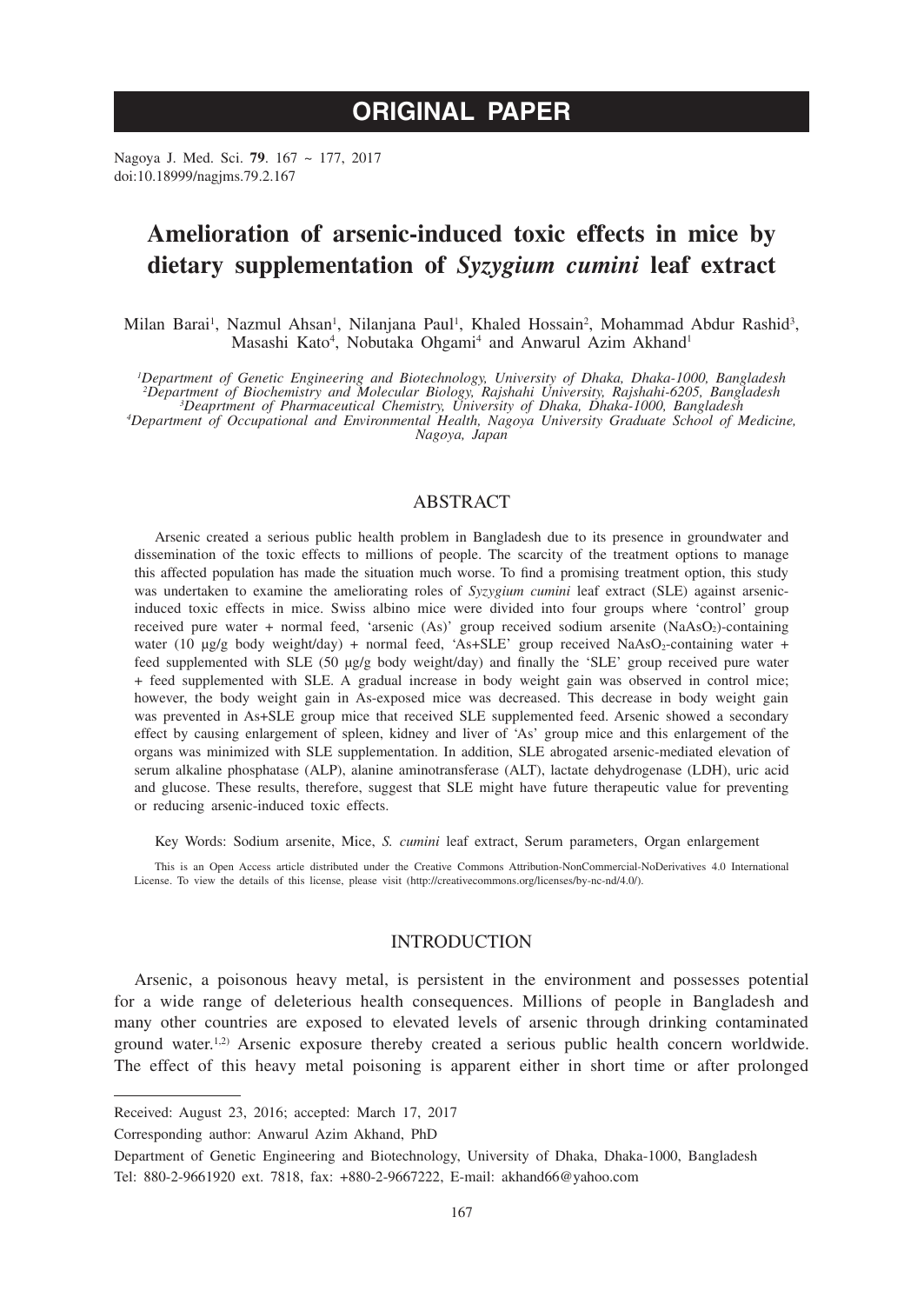exposure depending on the dose and route of its entry, body defense mechanism, and nutritional status of an individual. Long-term exposure to arsenic causes a wide range of adverse effects on health, including weight loss, skin lesions, cancer, cardiovascular disease (CVD), diabetes, liver disorders, immunotoxicity etc.<sup>3-7)</sup> Most of the arsenic compounds are known to be soluble in water to some extent, thereby easily transported through the blood to various organs of the body. Although some of the arsenic that enters the body is excreted, however, a significant portion is reported to be absorbed by various tissues/organs including hair, nails, liver, kidney, heart, lung and spleen causing adverse physiological effects. $8-10$ )

Among several hypotheses that have been proposed for understanding the mechanism of arsenic toxicity, the involvement of arsenic-induced oxidative stress is considered as the most prominent. Arsenic-induced oxidative stress results mainly from its ability to generate reactive oxygen species (ROS) and to interact with sulfhydryl groups of proteins/enzymes.11-13) Various studies have demonstrated that this oxidative stress is capable of disrupting multiple cellular signaling pathways that may play prominent roles in arsenic-mediated disease manifestation.<sup>14,15)</sup> Despite recognition of the global public health threat of arsenic toxicity; its effective, reliable and safe treatment still remained mostly unknown. Considering the existence of a correlation between arsenic toxicity and oxidative stress, researchers are looking forward to utilizing the antioxidant properties of different plant extracts to combat arsenic poisoning.

Recent studies have demonstrated potential roles of antioxidants in the prevention and/or management of arsenic toxicity.16,17) Consequently, plant-based natural compounds and their active constituents with high antioxidant potential have received great attention because of their ability to counteract the toxic effects of arsenic.18,19) Natural antioxidants present in tea extract have been shown to protect against arsenic-induced toxicities.<sup>20,21)</sup> We have recently reported that arsenicinduced loss of mice body weight and enlargement of various organs were prevented by dietary supplementation of *Phyllanthus emblica* leaf extract.<sup>9)</sup> Therefore, the search for antioxidants in fruit, vegetable and medicinal plants to ameliorate the toxic effects of heavy metals is drawing great attention around the globe.

*Syzygium cumini* Linn. (family *Myrtaceae*), a well-known fruit plant, is widely distributed in tropical and subtropical regions including Bangladesh. *S. cumini* has been greatly valued for possessing bioactive compounds such as flavonoids, glycosides, tannins, anthocyanins and ascorbic acid; all of which have excellent antioxidant properties.<sup>22,23)</sup> In this context, multiple therapeutic applications of *S. cumini* have so far been described; among them is anti-diabetic, anti-inflammatory, anti-diarrheal, anticancer, and antimicrobial activities.<sup>24-27)</sup> In the present investigation, extract of *S. cumini* leaves was evaluated for its preventive activity against arsenicmediated adverse effects in experimental mice.

## MATERIALS AND METHODS

## *Plant materials*

The leaves of *S. cumini* were collected from orchards at Curzon Hall campus, University of Dhaka, Bangladesh. The plant was identified and authenticated and a voucher specimen (Accession no. 34742) of the plant was deposited in Bangladesh National Herbarium.

### *Preparation of S. cumini leaf extracts (SLE)*

SLE was obtained as described previously.25) Briefly, the leaves were cleaned and air-dried at room temperature keeping them away from direct sunlight for 7–10 days followed by grinding to a coarse powder. Leaf powder  $(250.0 \text{ g})$  thus obtained was soaked in 1 L ethanol  $(95\%)$  in a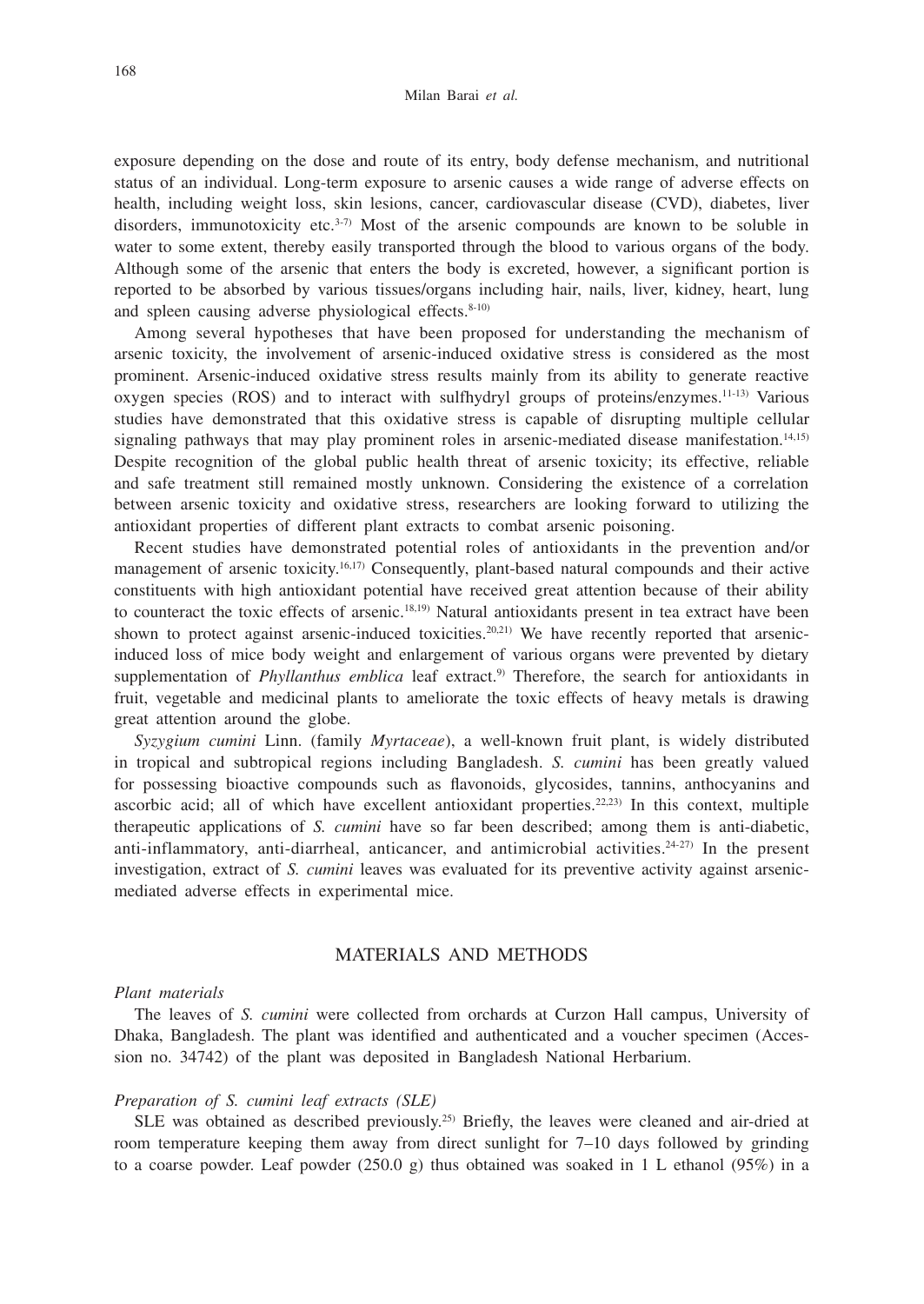flask and kept for extraction at room temperature for 1 week. The extract was then filtered using

Whatman filter paper (no. 11) to collect the filtrate. The residue was again soaked in ethanol to get additional extractive. All the collected filtrates were then concentrated using vacuum rotary evaporator at reduced temperature and pressure. A gummy substance obtained thereby was subjected to drying at room temperature to prepare the powdered form. The powdered extract was weighed and stored at 4°C for further work. From 250.0 g of dried leaf powder, 35.5 g (14.2%) of the extract was finally obtained. The extract was mixed with mice feed purchased from International Centre for Diarrheal Disease Research, Bangladesh (icddr,b).

## *Animal maintenance*

Swiss albino mice (male, 6 weeks of age) were purchased from icddr,b. Mice were randomly selected and housed in plastic cages with wood-cob bedding (6 mice/cage). After one week of acclimation, mice were divided into four groups namely control, arsenic (As), As+SLE and SLE. 'Control' mice were supplied with miliQ water using feeding bottles and normal mice feed. The 'As group' mice were given normal feed and sodium arsenite  $(NaAsO<sub>2</sub>)$  containing water (prepared in miliQ water, 10 μg/g body weight/day) while the 'As+SLE group' mice were provided with SLE (50 μg/g body weight/day) containing feed and As-containing water. The 'SLE group' was provided with SLE containing feed and miliQ water. These different groups of mice were maintained for 12 weeks. All these procedures and experiments using mice were undertaken following the ethical issues set by the Faculty of Biological Sciences, University of Dhaka, Bangladesh.

### *Measurement of the body and organ weight of mice*

Each mouse of all groups was weighed in every two weeks using an analytical balance and recorded accordingly. After 12 weeks of maintenance, the mice were sacrificed by cervical dislocation and the abdomen was exposed surgically by ventral incision. The kidney, liver and spleen were removed carefully, cleaned of all fat and connective tissue and weighed. The average organ/body weight (mg/g) ratio was then calculated.

## *Blood collection and assay of various serum parameters*

Surgical blade (size 11) was pinched sharply between the ear and eye of the mice. Blood came out as drops and collected in test tubes. Serum was then separated from the collected blood and kept at –80°C until the assays for various parameters were done. Serum glucose and uric acid levels were measured, and alkaline phosphatase (ALP), alanine aminotransferase (ALT) and lactate dehydrogenase (LDH) activities were determined using commercially available assay kit following manufacturer's protocol (Human Diagnostic, Germany; DiaSys Diagnostic Systems, Turkey; and Biosystems S.A., Spain). All serum samples were analyzed in duplicate and then mean values were used.

## *Measurement of arsenic deposition in tissue samples of As-exposed mice*

Levels of arsenic in the tissue samples of As-exposed mice were measured by the method described previously.28) Briefly, liver and spleen samples were taken in a 15 ml polypropylene tube in the presence of 3 ml of nitric acid (61%). The tubes were capped properly and incubated at 80°C for 48 hrs, followed by cooling for 1 hr to room temperature. After cooling, 3 ml of hydrogen peroxide (30%) was added to each tube, followed by incubation at 80°C for 3 hrs. After suitable dilution of the digested materials with ultrapure water, levels of arsenic in the samples were determined by an inductively coupled plasma-mass spectrometer (ICP-MS; 7500cx, Agilent Technologies, Inc.) with a reaction cell for the absence of ArCl ion interference.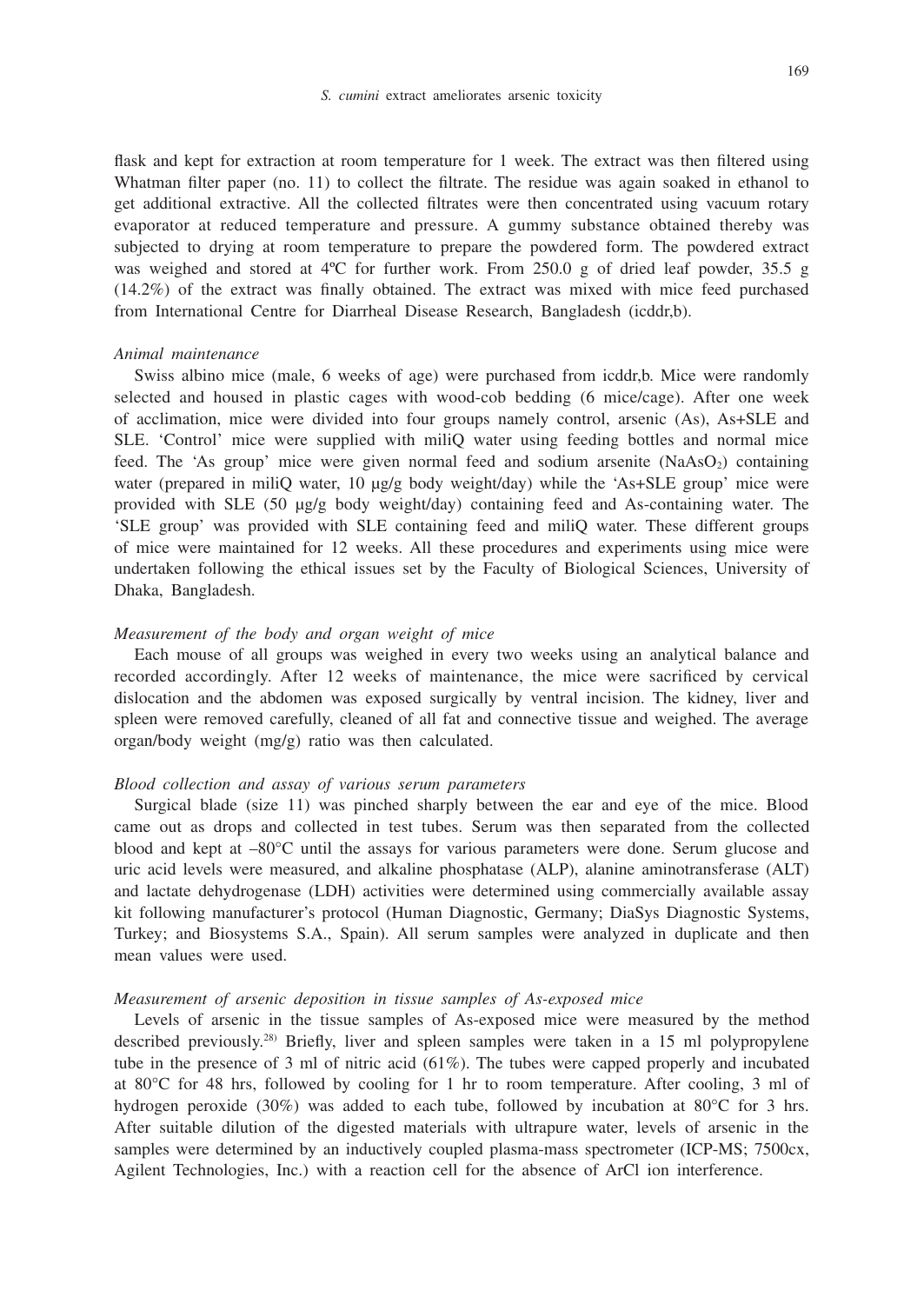#### *Statistical analysis*

Statistical analyses for this study were performed using software of Statistical Packages for Social Sciences (SPSS version 17.0, SPSS Inc., Chicago, IL). Data were shown as mean  $\pm$  SD. Data were analyzed by one-way ANOVA followed by Bonferroni multiple comparison tests. A value of  $p<0.05$  was considered statistically significant.

## RESULTS

#### *Arsenic-mediated decrease in mice body weight was partially rescued by SLE*

The initial average body weight of the 'control', 'As', 'As+SLE' and 'SLE' group of mice were 18.20±0.71, 18.06±0.80, 18.49±1.47 and 17.80±1.34 g, respectively. Each group of mice was supplied with their respective feed and drink as described in the materials and methods section. The weight of each group of mice was noted at every two-week interval, although the data of 0, 4, 8 and 12 weeks were plotted as shown in Fig. 1. After 12 weeks, the average body weight of the control, As, As+SLE and SLE group became  $32.25 \pm 1.5$ ,  $19.81 \pm 1.3$ ,  $25.57 \pm 0.73$ and 31.78±0.65 g, respectively. It was observed that the control mice gained weight gradually with time; however, the normal gain of the body weight in As-exposed mice was disrupted. Body weight gain in As-exposed mice was significantly reduced compared with control at 4, 8 and 12 weeks (*p*<0.05). Interestingly, SLE supplementation partially rescued the mice from impaired growth observed in the As-exposed group. The body weight of As+SLE group mice was significantly different  $(p<0.05)$  from the As group mice. This result indicated a potential role of SLE in mitigating arsenic-mediated toxic effects for growth retardation. The pattern of growth in control and SLE group mice were found to be similar indicating no apparent effects of SLE alone on mice growth.

## *SLE supplementation blocked arsenic-induced enlargement of kidney, liver and spleen*

We next examined whether any changes in physical appearance of internal organs such as kidney, liver and spleen occurred in arsenic-exposed mice or not. Organs such as spleen, kidney and liver were collected and the organ weight-to-body weight ratio was calculated as shown in Table 1. In control mice, mean  $\pm$  SD organ-to-body weight ratios for spleen, kidney and liver was 3.6 $\pm$ 0.32, 12.5 $\pm$ 1.29 and 42.2 $\pm$ 4.76, respectively. The organ-to-body weight ratios for spleen, kidney and liver of As-exposed mice, however, were significantly increased (*p*<0.05) compared to control and the values became  $4.9\pm0.24$ ,  $19.1\pm3.39$  and  $54.2\pm2.97$ , respectively. It was evident from this result that the mice of As-group were associated with spleen, kidney and liver enlargement. Interestingly, SLE supplementation mostly blocked this increase in organ-to-body weight ratios as evident from the comparable organ-to-body weight ratios of both the control and As+SLE group mice (Table 1). These results indicated that SLE might have played an important role in reducing the arsenic-mediated toxic effects on those affected organs.

### *Arsenic-induced elevation of ALP, ALT and LDH was partially blocked by SLE*

The liver is known as one of the most important organs in the body for its ability to metabolize nutrients, detoxify harmful substances and perform many other vital functions. The liver enlargement caused by arsenic poisoning in this study might have linkage with liver dysfunction. We, therefore, measured the levels of the enzymes e.g. ALP and ALT in serum as the elevated activity of these enzymes is known to have an association with liver as well as some other organ dysfunction. Compared to the levels of serum ALP and ALT of control mice (188.91±10.43 and 56.01±9.41 U/L, respectively), the levels of these enzymes in As-exposed mice were increased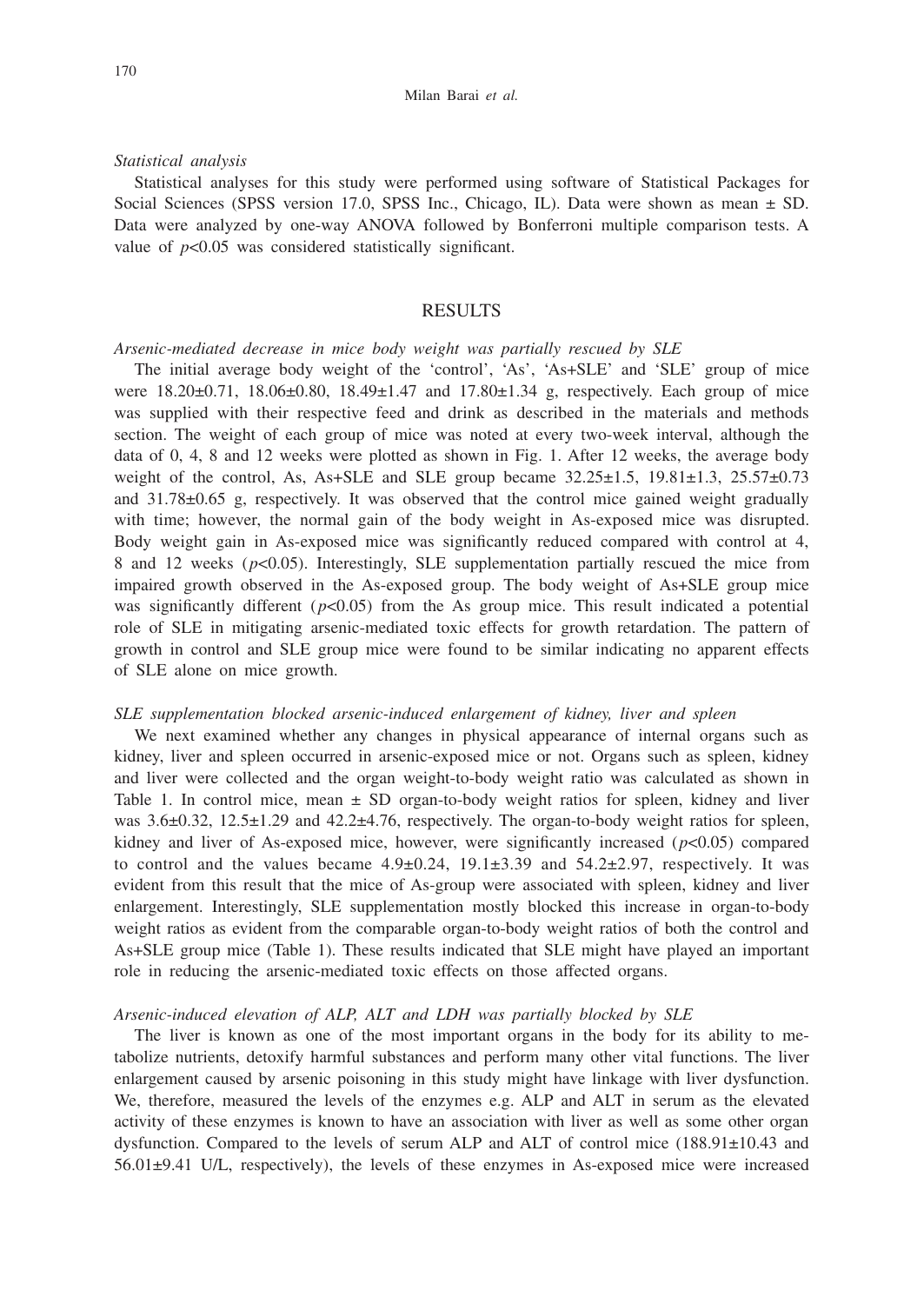

**Fig 1** SLE partially rescues As-induced loss of body weight.

Body weight of each group mice was taken at every two weeks and continued up to 12 weeks from the starting date of the experiment (0 week). Data of 0, 4, 8 and 12 weeks were plotted. *X*- and *Y*-axis represented the duration (week) of diet and body weight (g), respectively. Data shown as mean  $\pm$  SD (n=6 per group). <sup>a</sup>Significantly different  $(p<0.05)$  from the control group at 4, 8 and 12 weeks. <sup>b</sup>Significantly different  $(p<0.05)$  from the As group at 4, 8 and 12 weeks. The overall difference (heterogeneity) between four groups (Control, As, As+SLE and SLE) in all cases of 4, 8 and 12 weeks is statistically significant  $(p<0.01)$ .

**Table 1** Organ weight-to-body weight ratios of all four groups of mice after 12 week

| Organ wt/body wt $(mg/g)$ | <b>Control</b>  | As                           | $As + SLE$                   | SLE.            |
|---------------------------|-----------------|------------------------------|------------------------------|-----------------|
| Spleen                    | $3.6 \pm 0.32$  | $4.9 + 0.24$ <sup>a</sup>    | $3.9 + 0.24^b$               | $3.7\pm0.43$    |
| Kidney                    | $12.5 \pm 1.29$ | $19.1 + 3.39^{\circ}$        | $14.5 + 1.28$ <sup>b</sup>   | $12.8 \pm 1.49$ |
| Liver                     | $42.2 + 4.76$   | $54.2 \pm 2.97$ <sup>a</sup> | $46.1 \pm 3.37$ <sup>b</sup> | $41.5 + 3.35$   |

Values shown as mean  $\pm$  SD (n=6 per group).

<sup>a</sup>Significantly different  $(p<0.05)$  from the control.

<sup>b</sup>Significantly different ( $p$ <0.05) from the As group.

The overall difference (heterogeneity) between four groups (Control, As, As+SLE and SLE) in all cases of spleen, kidney and liver is statistically significant  $(p<0.01)$ .

 $(260.59\pm20.67$  and  $82.61\pm8.43$  U/L, respectively) as shown in Fig. 2A. These increases in the enzyme activities were statistically significant  $(p<0.05)$ . When the As-exposed mice were supplemented with SLE, the As-induced elevations of ALP and ALT activity were significantly blocked (*p*<0.05). In addition, we also measured the level of LDH in serum which might also be elevated due to damage of the heart, liver and kidney cells caused by arsenic exposure. Serum LDH level in As-exposed mice (694.25±39.21 U/L) was increased significantly compared to control (405.22±22.81 U/L) (Fig. 2B). This result indicated arsenic-mediated possible damage of heart and other tissues that might have caused elevation of serum LDH level. We again observed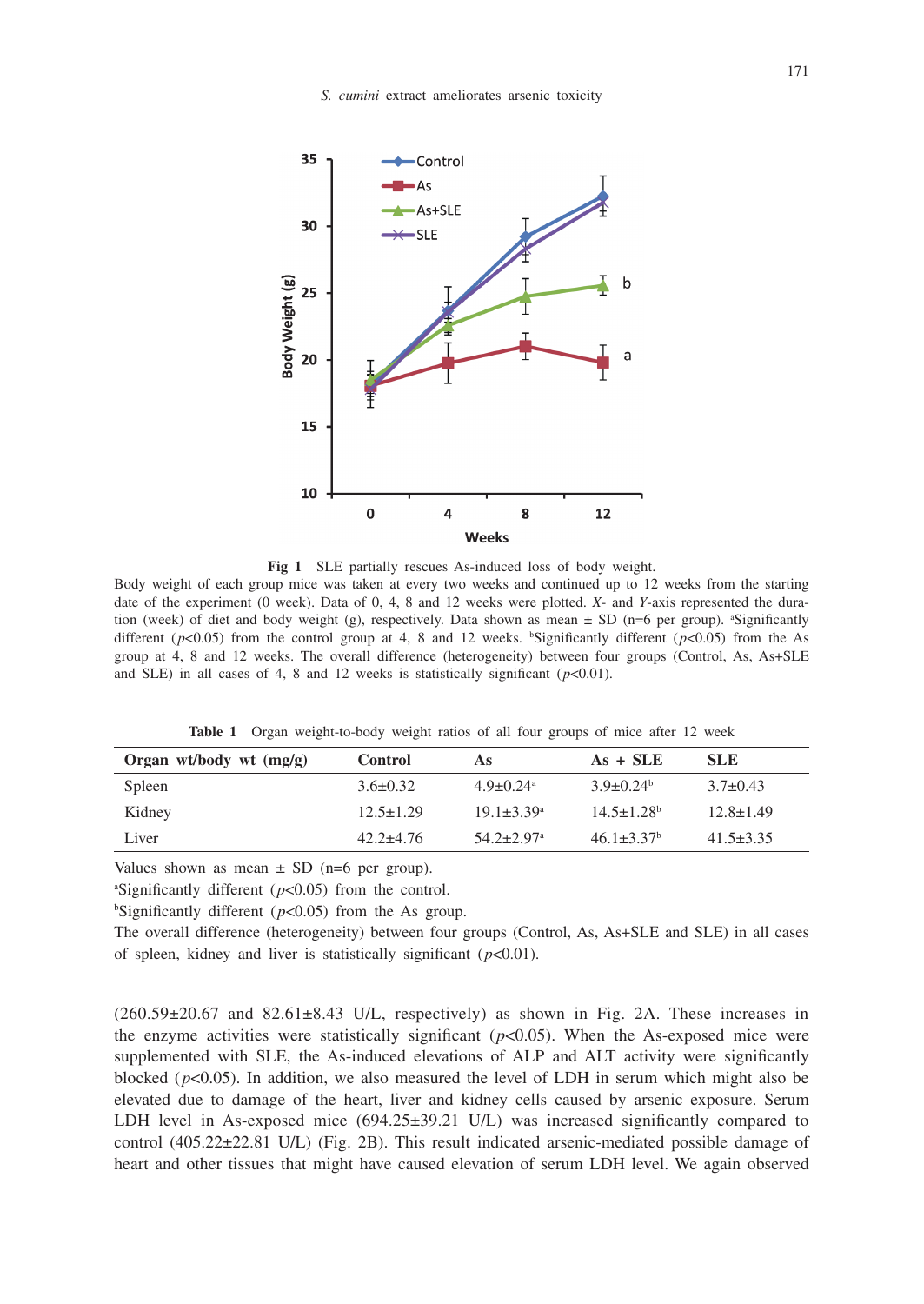

**Fig. 2** SLE partially rescues arsenic-mediated elevation of serum enzymes. Blood samples were collected after 12 weeks of diet for determining the levels of the serum enzymes ALP, ALT (A) and LDH (B). Data shown as mean $\pm SD$  (n=6 per group). <sup>a</sup>Significantly different ( $p<0.05$ ) from the control group. <sup>b</sup>Significantly different  $(p<0.05)$  from As group. The overall difference (heterogeneity) between four groups (Control, As, As+SLE and SLE) in all cases of ALP, ALT and LDH is statistically significant  $(p<0.01)$ .

that this serum elevation of LDH was partially blocked when SLE was supplemented.

## *Arsenic deposition was higher in liver compared to spleen of As-exposed mice*

We next determined the level of arsenic deposition in the liver and spleen by ICP-MS. Arsenic was deposited in a quite higher amount in the liver  $(6.01\pm1.80 \text{ mg/Kg}$  body weight) than in the spleen (1.68±0.20 mg/Kg body weight) of the As-exposed mice (Fig. 3). A significant difference (*p*<0.05) of arsenic deposition in both liver and spleen was observed in As-exposed mice group compared to the control. We also tested whether SLE supplementation decreases arsenic deposition in those organs. Although SLE partially reduced the level of arsenic deposition in those organs (liver  $3.76 \pm 1.01$  and spleen  $1.24 \pm 0.19$  mg/Kg body weight), however, this reduction was not statistically significant  $(p>0.05)$ . These results argued that the arsenic-mediated toxic effects could mostly be reduced by SLE, but not arsenic deposition in various organs.

## *Arsenic-induced elevation of uric acid and glucose was partially blocked by SLE*

Arsenic-induced elevation of LDH and uric acid is reported to be associated with an increased risk of CVD.29,30) As the elevation of LDH is already observed in this study, we next examined whether arsenic exposure is also associated with increased uric acid level. As shown in Fig. 4, serum uric acid in the As-exposed group  $(4.15\pm0.23 \text{ mg/dl})$  was increased compared to the control (3.44±0.29 mg/dl). Although SLE supplementation partially blocked the elevation of this enzyme, however, the difference was not statistically significant (*p*>0.05) when the As-exposed group was compared to the As+SLE group. Arsenic is known to induce diabetes mellitus, $6,31,32$ ) while diabetes mellitus has been shown to be associated with uric acid level. $33-35$  We, therefore, tested whether or not As-exposed mice accompany increased serum glucose level. We observed that arsenic exposure significantly ( $p<0.05$ ) increased the serum glucose level (181.33 $\pm$ 11.71 mg/ dl) compared with control (110.66±9.01 mg/dl). SLE supplementation prevented partially, although not significantly  $(p>0.05)$ , the As-induced increase in glucose level.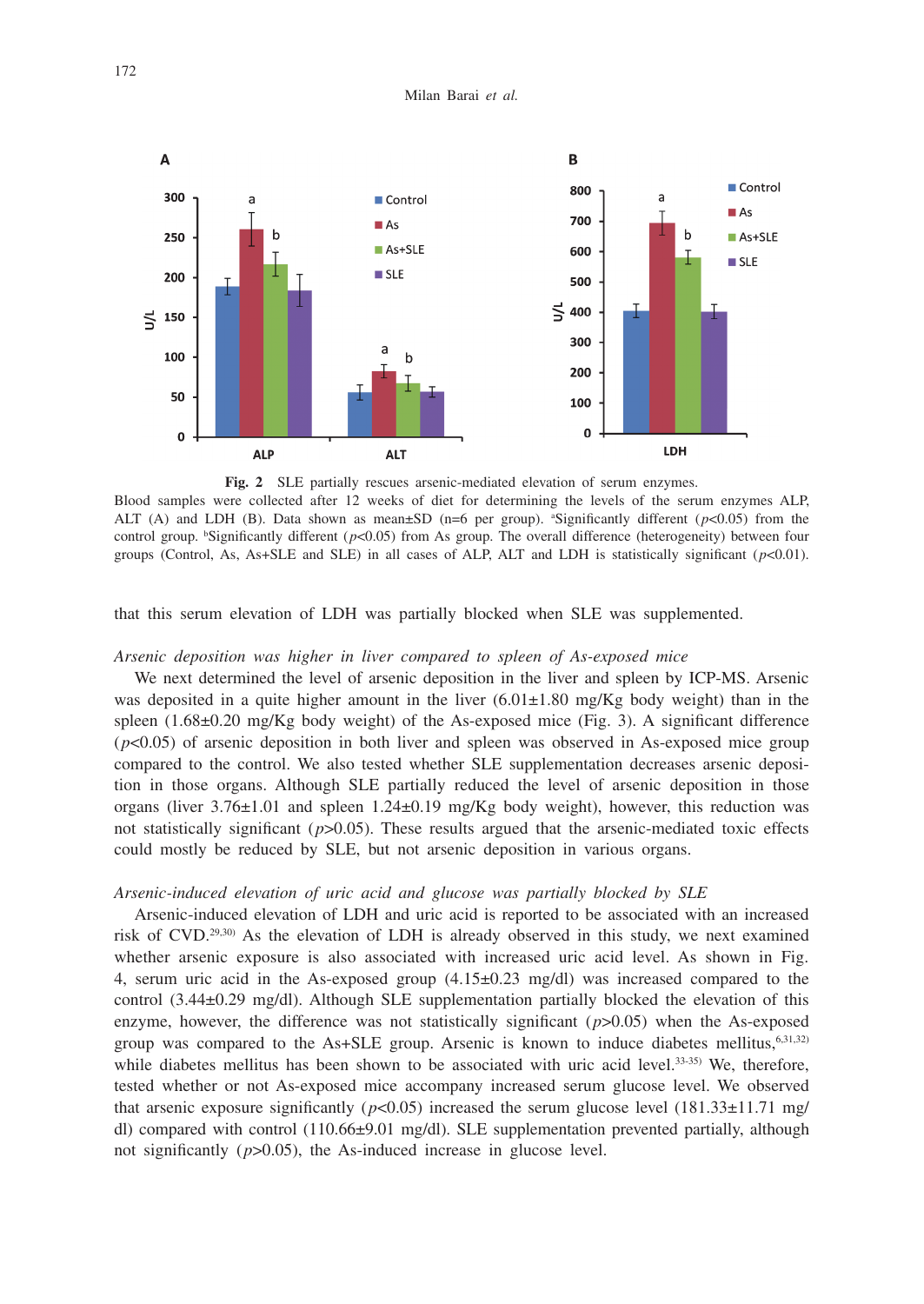

**Fig. 3** Deposition of arsenic (mg/Kg body weight) in the liver and spleen of As-exposed mice. Data shown as mean $\pm$ SD (n=3 per group). <sup>a</sup>Significantly different ( $p$ <0.05) from the control. The overall difference (heterogeneity) between three groups (Control, As and As+SLE) in both cases of liver and spleen is statistically significant  $(p<0.01)$ .



**Fig. 4** SLE partially rescues arsenic-mediated elevation of serum uric acid and glucose Blood samples were collected after 12 weeks of diet for determining the levels of the serum uric acid and glucose. Data shown as mean $\pm$ SD (n=3 per group). "Significantly different ( $p$ <0.05) from the control. The overall difference (heterogeneity) between four groups (Control, As, As+SLE and SLE) in case of serum glucose is statistically significant  $(p<0.01)$ ; however, in case of serum uric acid is found on the borderline of statistical significance  $(p=0.053)$ .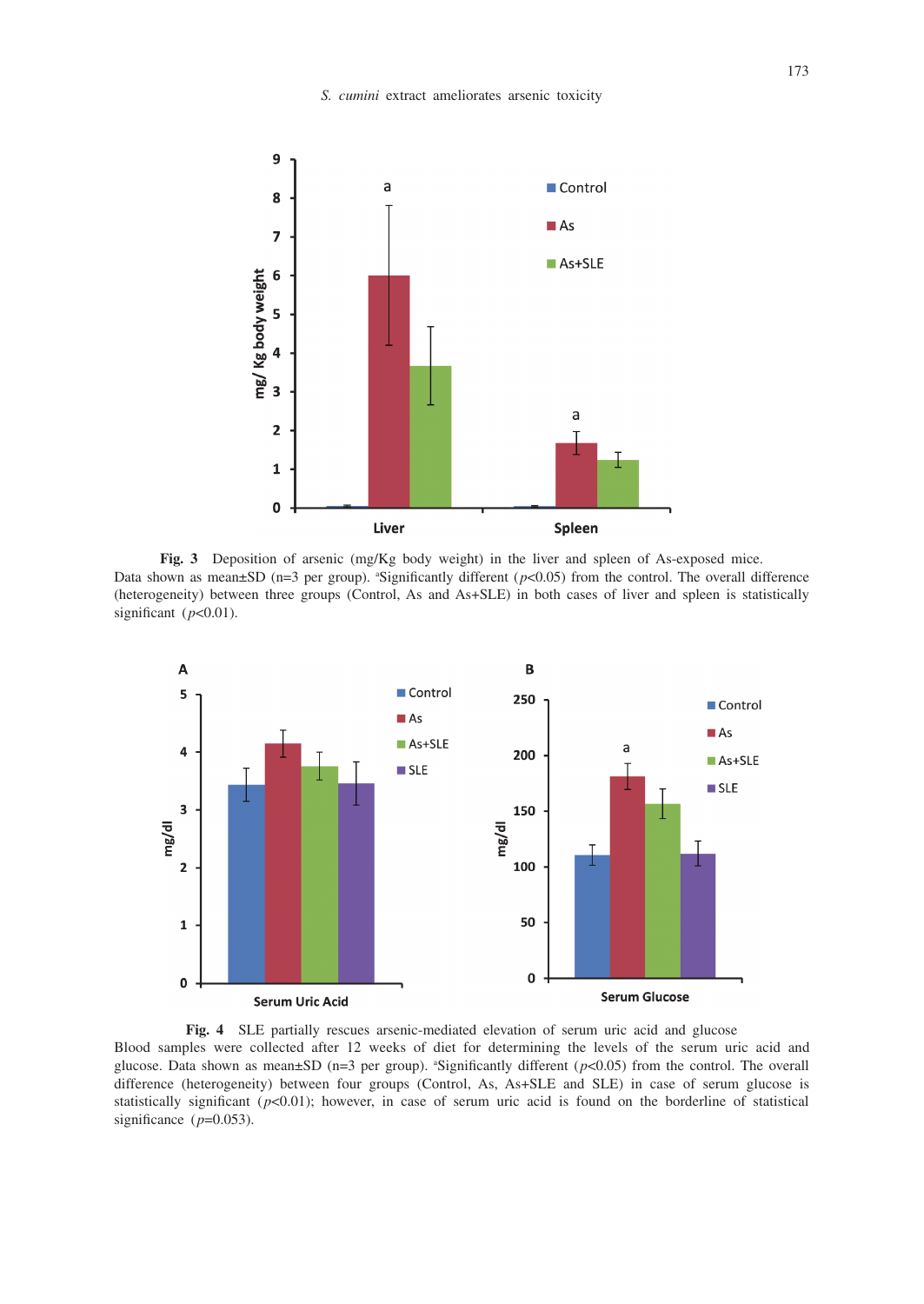## DISCUSSION

Elevated intake of arsenic has been shown to interfere with a number of organ and body functions through perturbation of various biochemical and physiological activities.<sup>36-38)</sup> The mechanism by which arsenic mediates toxic effects is not yet understood completely, however, generation of ROS by arsenic is thought to play a vital role in the process.39) The present study evaluated the effect of SLE on arsenic-induced toxic effects in mice. The obtained results demonstrated that SLE significantly protected the experimental animals from the toxic effects. The gain of body weight usually serves as a useful indicator of animal growth which may be disrupted by exposing the animals to toxic substances. The reduction in body weight in As-exposed mice might be due to the toxic effects of arsenic which hampered several metabolic processes associated with retardation of growth and development.<sup>9,19,40,41)</sup> However, the animals exposed to arsenic together with SLE supplementation were partially rescued from weight loss compared to arsenic alone exposure group indicating an effective ameliorating effect of SLE against arsenic-induced toxicity. Furthermore, the ineffectiveness of SLE alone to impose any visible change in growth suggests the nontoxic nature of SLE itself in the animals. The mechanism by which SLE prevented arsenic-mediated weight loss is still unclear; however, the high antioxidant content of SLE probably helped to scavenge free radicals generated by arsenic. $42,43$ ) This view is supported by earlier reports that demonstrated prevention of arsenic-mediated weight loss by turmeric and *Phyllanthus emblica* leaf extract, each of which is known to have ROS scavenging activity.<sup>9,19)</sup>

Though almost all organs are being affected by arsenic exposure, the liver, kidney and spleen are thought to be most susceptible to the toxic effects. $44-46$  In our study, a significant increase in liver, kidney and spleen weight was observed in As-exposed mice demonstrated by increased organ/body weight ratio (Table 1). Our results comply with previous reports that showed an association between arsenic exposure and hepatomegaly, splenomegaly or kidney enlargement.<sup>7,9,44</sup>) Co-treatment with SLE along with arsenic could significantly reinstate the organ weights to nearnormal status, which is an indicative of the therapeutic potential of SLE against arsenic toxicity.

As a potential sulfhydryl-reactive compound, arsenic binds thiol groups of proteins/enzymes in the liver and undergoes biotransformation, thereby interfering with the integrity of hepatic plasma membrane leading to leakage of AST and ALT in serum.<sup>47)</sup> ALT and ALP are usually measured to indicate damage of hepatic cells and problem with bones/gallbladder/kidney. ALT is known to be primarily localized inside liver cells; however, ALP is present in a wide variety of tissues including liver, bones, intestines, kidneys, and other organs. The levels of ALP and ALT are increased to some extent in most cases of liver injury or inflammation. In this study, we have shown that serum levels of ALP and ALT have been increased significantly in As-exposed mice compared to unexposed animals. Elevated levels of these enzymes indicated liver dysfunction in exposed animals as demonstrated in earlier reports.<sup>5,16,48</sup>) In addition to an increase in serum ALP and ALT, we have also observed a considerable elevation in serum LDH, which is also in accordance with the observations, reported previously.<sup>19,29,49)</sup> The increase in LDH levels might be due to the damage of liver, heart and kidney cells caused by arsenic exposure. Elevation of all these serum enzymes, in our study, was significantly prevented when SLE was co-administered with arsenic.

Cellular and tissue accumulation of arsenic is thought to be a major concern because of its persistent damaging potential. Arsenic is known to accumulate in various organs including liver, kidneys, heart, lungs, muscles and spleen when ingested by human and animals.<sup>8,9,50</sup> Significantly high levels of arsenic accumulation were also observed in this study within the tested organs of the As-exposed group (Fig. 3). Although SLE was firmly able to prevent decrease in body weight gain and enlargement of organ weights in As-exposed mice (Fig. 1 and Table 1), its ability to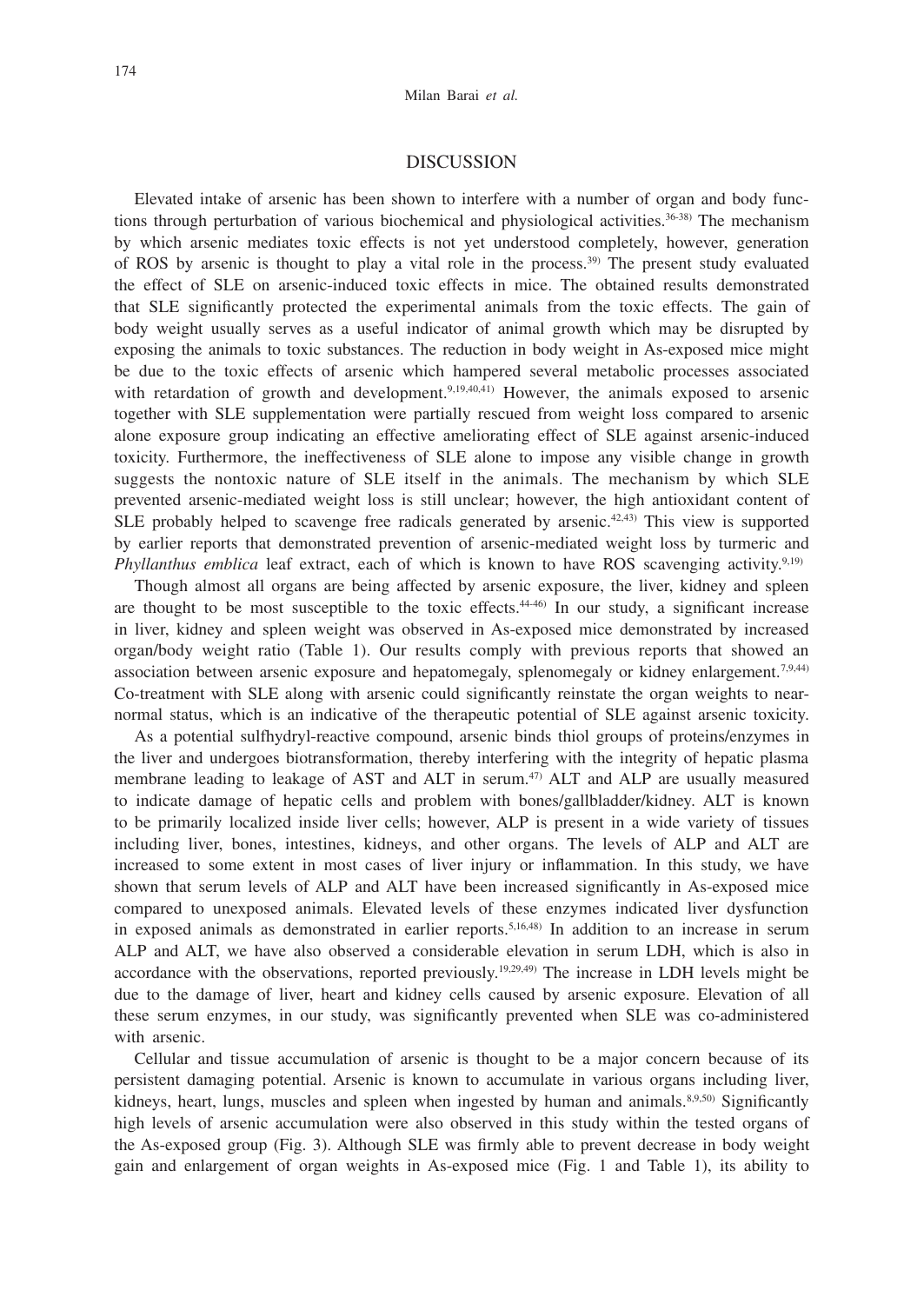reduce arsenic deposition in organs, however, was not significant.

Evidence is accumulating in favor of an association between arsenic exposure and induction of diabetes in human and animal.6,31,32) Our study demonstrates a significant difference in the level of blood glucose between control and As-treated mice (Fig. 4) supporting the above notion. The increase in glucose level might account for the cytotoxic effect of arsenic on the pancreatic β-cells.51) In addition to increase in glucose level, the treated mice also accompany an increase in uric acid level. Our results act in accordance with the previous reports demonstrating a role of uric acid in the manifestation of diabetes33-35) however, the relationship between uric acid and hyperglycemia is not always consistent. Many studies showed a positive correlation between the levels of serum uric acid and glucose, while others suggested an inverse relationship.<sup>52,53)</sup> Although SLE significantly blocked arsenic-induced elevations of serum ALP, ALT and LDH activity, however, it could not reduce serum uric acid and glucose levels significantly.

In conclusion, the present study demonstrated a considerable effect of SLE against an arsenic-induced reduction in body weight gain, enlargement of organs and increase in various serum parameters. One of the major mechanisms behind arsenic toxicity has been attributed to oxidative stress. In connection with this view, SLE might show protection against arsenicinduced toxicity through its ability to counteract oxidative stress. The presence of a number of potential antioxidants in the test extracts<sup>22,23,25,54)</sup> probably contributed to overall protection against the deleterious effects. Despite the great potential of SLE to ameliorate arsenic-induced adverse effects, the exact role of the SLE ingredients in the process of amelioration is still not understood clearly. Therefore, additional research about physiological, cellular and molecular mechanisms of the ingredients present in the extract is needed. This may lead us to develop a SLE-based therapeutic drug in future for the intervention of the complications due to arsenic exposure in human.

### ACKNOWLEDGMENTS

This work was supported in part by a grant from the University Grants Commission (UGC) of Bangladesh. We thank Shoko Ohnuma for ICP-MS analysis of the tissue samples.

## CONFLICT OF INTEREST

All authors declare to have no actual or potential conflicts of interest.

#### REFERENCES

- 1) Chowdhury UK, Rahman MM, Mondal BK, Paul K, Lodh D, Biswas BK *et al.* Groundwater arsenic contamination and human suffering in West Bengal, India and Bangladesh. *Environ Sci*, 2010; 8: 393–415.
- 2) McLellan F. Arsenic contamination affects millions in Bangladesh. *Lancet*, 2002; 359: 1127.
- 3) Banerjee M, Sarkar J, Das JK, Mukherjee A, Sarkar AK, Mondal L *et al.* Polymorphism in the ERCC2 codon 751 is associated with arsenicinduced premalignant hyperkeratosis and significant chromosome aberrations. *Carcinogenesis*, 2007; 28: 672–676.
- 4) States JC, Srivastava S, Chen Y, Barchowsky A. Arsenic and Cardiovascular disease. *Toxicol Sci*, 2009; 107: 312–323.
- 5) Guha Mazumder DN. Effect of chronic intake of arsenic-contaminated water on liver. *Toxicol Appl Pharmacol*, 2005; 206: 169–175.
- 6) Tseng CH. The potential biological mechanisms of arsenic induced diabetes mellitus. *Toxicol Appl Pharmacol*, 2004; 197: 67–83.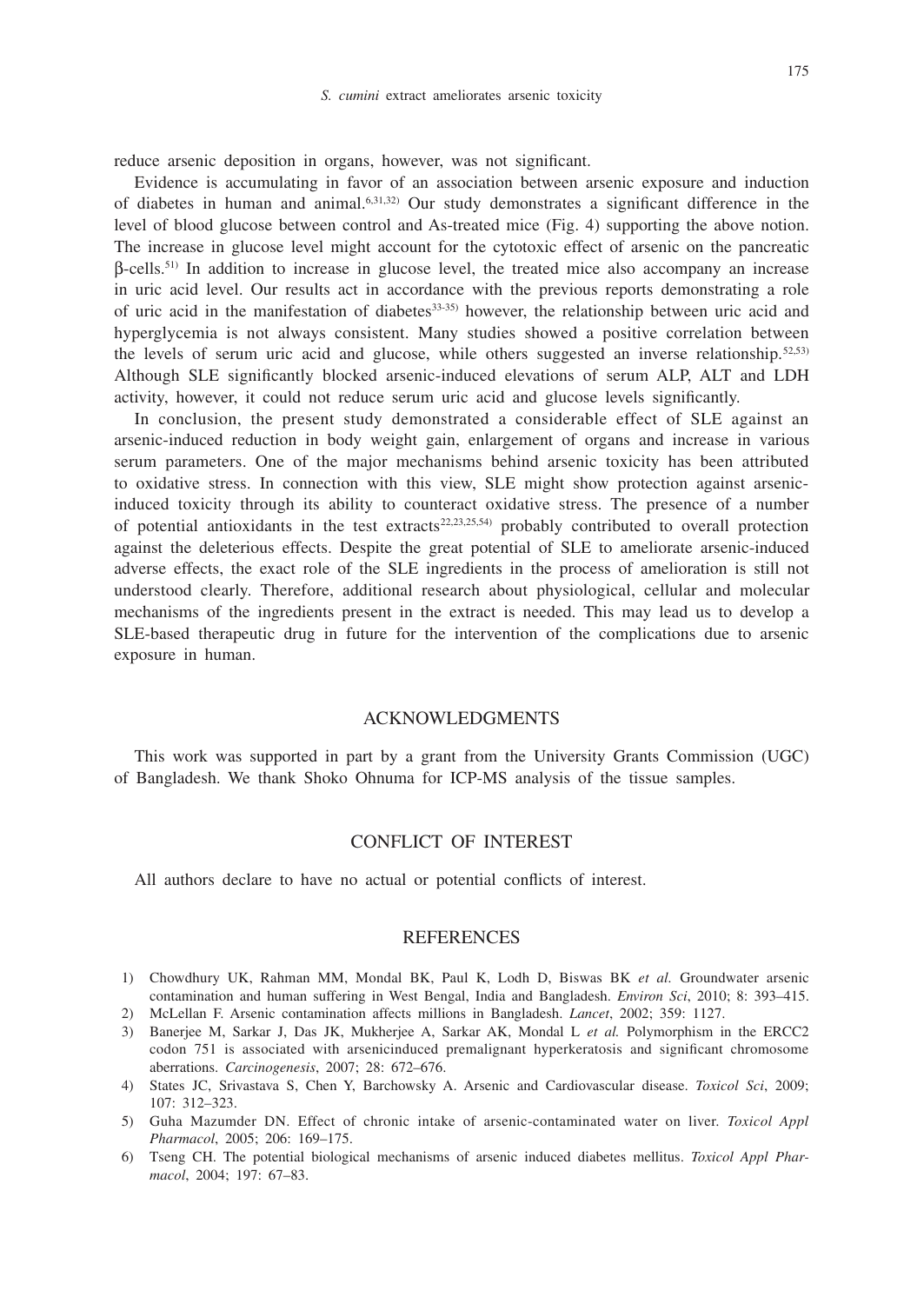#### Milan Barai *et al.*

- 7) Das N, Paul S, Chatterjee D, Banerjee N, Majumder NS, Sarma N *et al.* Arsenic exposure through drinking water increases the risk of liver and cardiovascular diseases in the population of West Bengal, India. *BMC Public Health*, 2012; 12: 639. doi: 10.1186/1471-2458-12-639.
- 8) Benramdane L, Accominotti M, Fanton L, Malicier D, Vallon JJ. Arsenic speciation in human organs following fatal arsenic trioxide poisoning—a case report. *Clin Cheb*, 1999; 45: 301–306.
- 9) Sayed S, Ahsan N, Kato M, Ohgami N, Rashid A, Akhand AA. Protective effects of *phyllanthus emblica* leaf extract on sodium arsenite-mediated adverse effects in mice. *Nagoya J. Med. Sci*. 2015; 77, 145–153.
- 10) Rahman M, Al Mamun A, Karim MR, Islam K, Al Amin H, Hossain S *et al.* Associations of total arsenic in drinking water, hair and nails with serum vascular endothelial growth factor in arsenic-endemic individuals in Bangladesh. *Chemosphere*, 2015; 120: 336–342.
- 11) Pi J, Yamauchi H, Kumagai Y, Sun G, Yoshida T, Aikawa H *et al.* Evidence for induction of oxidative stress caused by chronic exposures of Chinese residents to arsenic contained in drinking water. *Environ. Health Perspect*, 2002; 110: 331–336.
- 12) Hei TK, Liu SX, Waldren C. Mutagenicity of arsenic in mammalian cells: role of reactive oxygen species. *Proc Natl Acad Sci USA*, 1998; 95: 8103–8107.
- 13) Ruiz-Ramos R, Lopez-Carrillo L, Rios-Perez AD, De Vizcaya-Ruíz A, Cebrian ME. Sodium arsenite induces ROS generation, DNA oxidative damage, HO-1 and c-Myc proteins, NF-kappaB activation and cell proliferation in human breast cancer MCF-7 cells. *Mutat Res*, 2009; 674: 109–115.
- 14) Druwe IL, Vaillancourt RR. Influence of arsenate and arsenite on signal transduction pathways: an update. *Arch Toxicol*, 2010; 84: 585–596.
- 15) Sumi D, Shinkai Y, Kumagai Y. Signal transduction pathways and transcription factors triggered by arsenic trioxide in leukemia cells. *Toxicol Appl Pharmacol*, 2010; 244: 385–392.
- 16) Zhang Z, Gao L, Cheng Y, Jiang J, Chen Y, Jiang H *et al.* Resveratrol, a natural antioxidant, has a protective effect on liver injury induced by inorganic arsenic exposure. *Biomed Res Int*, 2014; 2014: 617202. doi: 10.1155/2014/617202.
- 17) Yu H, Liu S, Li M, Wu B. Influence of diet, vitamin, tea, trace elements and exogenous antioxidants on arsenic metabolism and toxicity. *Environ Geochem Health*, 2016; 38: 339–351.
- 18) Singh MK, Yadav SS, Gupta V, Khattri S. Immunomodulatory role of *Emblica officinalis* in arsenic induced oxidative damage and apoptosis in thymocytes of mice. *BMC Complement Altern Med*, 2013; 13: 193. doi: 10.1186/1472-6882-13-193.
- 19) Karim MR, Khaque A, Islam K, Ali N, Salam KA, Saud ZA *et al.* Protective effects of the dietary supplementation of turmeric (*Curcuma longa* L.) on sodium arsenite-induced biochemical perturbation in mice. *Bangladesh Med Res Counc Bull*, 2010; 36: 82–88.
- 20) Aktar M, Islam NN, Sumit AF, Ahsan N, Hossain S, Ahmed M *et al.* Tea Extract Prevents Arsenic-mediated DNA Damage and Death of Murine Thymocytes *in Vitro*. *Dhaka Univ. J. Pharm. Sci*, 2015; 14: 79–85.
- 21) Messarah M, Saoudi M, Boumendjel A, Kadeche L, Boulakoud MS, El Feki A. Green tea extract alleviates arsenic-induced biochemical toxicity and lipid peroxidation in rats. *Toxicol Ind Health*, 2013; 29: 349–359.
- 22) Eshwarappa RS, Iyer RS, Subbaramaiah SR, Richard SA, Dhananjaya BL. Antioxidant activity of Syzygium cumini leaf gall extracts. *Bioimpacts*, 2014; 4: 101–107.
- 23) Mohamed AA, Ali SI, El-Baz FK. Antioxidant and antibacterial activities of crude extracts and essential oils of *Syzygium cumini* leaves. *PLoS One*, 2013, 8: e60269. doi: 10.1371/journal.pone.0060269.
- 24) Kumar A, Ilavarasan R, Jayachandran T, Deecaraman M, Mohan Kumar R, Aravindan P *et al.* Antiinflammatory activity of *Syzygium cumini* seed. *Afr J Biotechnol*. 2008; 7: 941e943.
- 25) Ahsan N, Paul N, Shamma F, Islam N and Akhand AA. Leaf extract of *Syzygium cumini* shows anti-*vibrio activity* involving DNA damage. *Dhaka Univ J Pharm Sci*, 2012; 11: 25–28.
- 26) Goyal PK, Verma P, Sharma P, Parmar J, Agarwal A. Evaluation of anti-cancer and anti-oxidative potential of *Syzygium Cumini* against benzo[a]pyrene (BaP) induced gastric carcinogenesis in mice. *Asian Pac J Cancer Prev*, 2010; 11: 753–758.
- 27) Ayyanar M, Subash-Babu P, Ignacimuthu S. *Syzygium cumini* (L.) Skeels., a novel therapeutic agent for diabetes: folk medicinal and pharmacological evidences. *Complement Ther Med*, 2013; 21: 232–243.
- 28) Kato M, Kumasaka MY, Ohnuma S, Furuta A, Kato Y, Shekhar HU *et al.* Comparison of barium and arsenic concentrations in well drinking water and in human body samples and a novel remediation system for these elements in well drinking water. *PLoS One*, 2013; 8: e66681.
- 29) Liao YT, Chen CJ, Li WF, Hsu LI, Tsai LY, Huang YL *et al.* Elevated lactate dehydrogenase activity and increased cardiovascular mortality in the arsenic-endemic areas of southwestern Taiwan. *Toxicol Appl Pharmacol*, 2012; 262: 232–237.
- 30) Huda N, Hossain S, Rahman M, Karim MR, Islam K, Mamun AA *et al.* Elevated levels of plasma uric